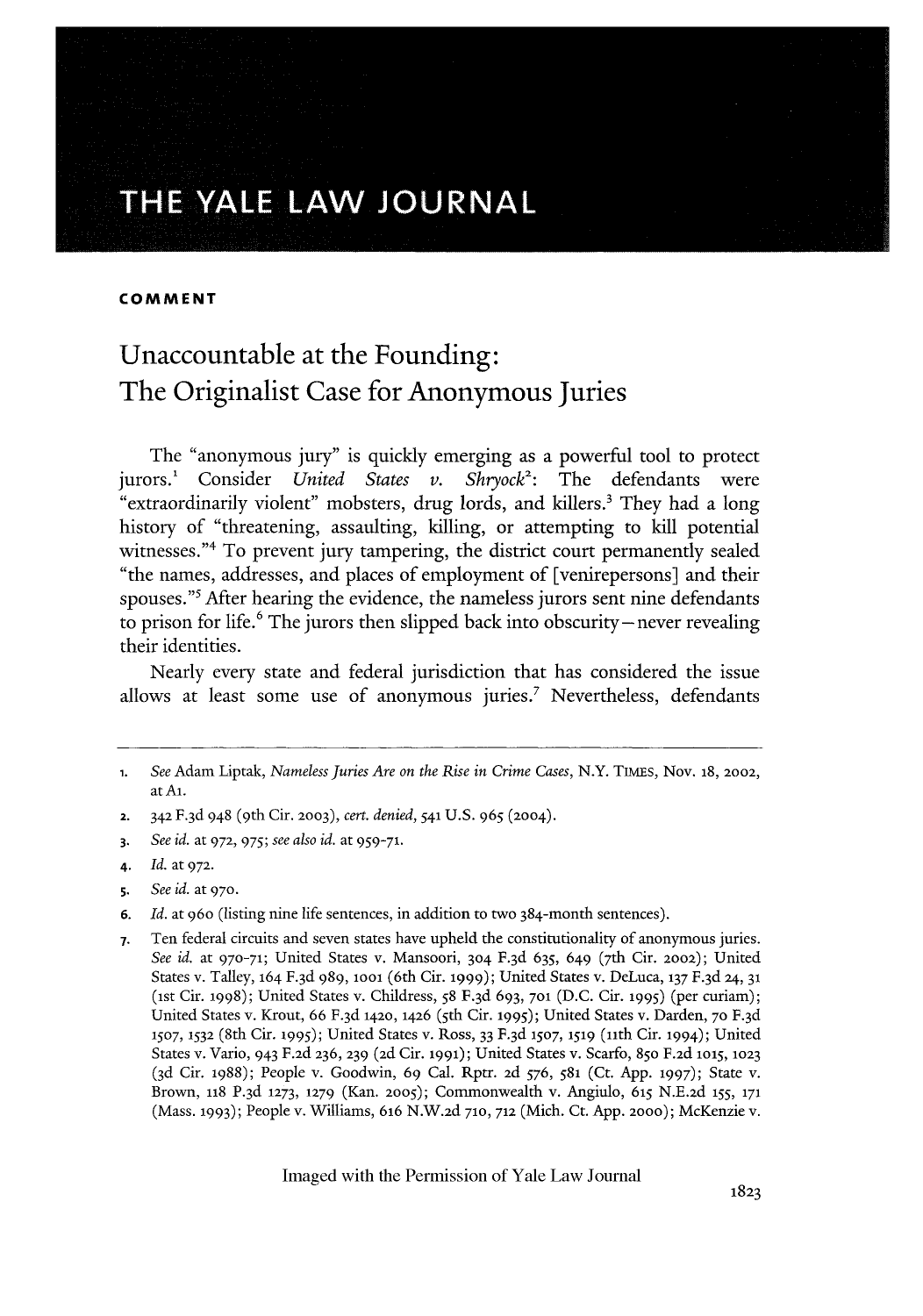continue to challenge the constitutionality of anonymous juries under the Sixth Amendment. In response, courts use balancing tests to weigh defendants' constitutional rights against jurors' security concerns.<sup>8</sup>

This Comment argues that the courts overlook important Founding-era evidence on juror accountability. It concludes that the Public Trial Clause does not require juror identification. Part I describes the Public Trial Clause accountability argument made against the anonymous jury. Part **II** then turns to the evidence rebutting this argument- namely, that the First Congress treated juror identification requirements as statutory law, not constitutional law, and that the accountability argument is inconsistent with the theory of juries that prevailed at the Founding.

## **I. THE PUBLIC TRIAL CLAUSE AS AN ACCOUNTABILITY REqUIREMENT**

Criminal defendants strenuously resist the spread of anonymous juries. The *Shryock* defendants,<sup>9</sup> for example, claimed that juror anonymity violated their Public Trial Clause<sup>10</sup> rights. This argument, elaborated more fully in other sources, is essentially that "public trials produce greater reliability because the [jurors] are accountable" to the observing public." Conversely, the "deindividuation" of anonymity strips jurors of personal responsibility and dilutes their sense of duty.<sup>12</sup> The Public Trial Clause, they argue, checks

State, 583 N.W.2d 744, 747 (Minn. 1998); State v. Hill, 749 N.E.2d 274, 282 (Ohio **2001)** (holding only that anonymous juries do not constitute structural constitutional error); State v. Tucker, 657 N.W.2d 374, 379 (Wis. **2003).** Two states have denied motions for an anonymous jury without reaching the constitutional questions. See State v. Accetturo, **619** A.2d **272, 275** (N.J. Super. Ct. Law Div. 1992) (finding no need for an anonymous jury); People v. Watts, **661** N.Y.S.2d 768, 769 (Sup. Ct. **1997)** (citing statutory law).

*<sup>8.</sup> See, e.g., Mansoori,* 304 F. 3d at 650-51 (balancing impartial jury rights against security).

**<sup>9.</sup>** Appellants' Joint Opening Brief at 88, *Shryock,* 342 F. 3d 948 (No. 97-50468).

**<sup>10.</sup>** U.S. CONST. amend. VI.

**ii.** Death Eligible Defendants' Response to Motion To Empanel Anonymous Jury and Delay Disclosure of Witness Names and Places of Abode at 9, United States v. Cisneros, No. **03- 0730** (D. Ariz. filed Apr. **18, 2005).**

**m,.** Ephraim Margolin & Gerald F. Uelmen, *The Anonymous Jury: Jury Tampering by Another Name?,* CRIM. **JUST.,** Fall 1994, at **14,** 61; *see also* Philip E. Tetlock, *Accountability and the Perseverance of First Impressions,* 46 Soc. PsycH. Q. **285, 286,** 290-91 (1983) (indicating that accountability expectations may affect a juror's level of care).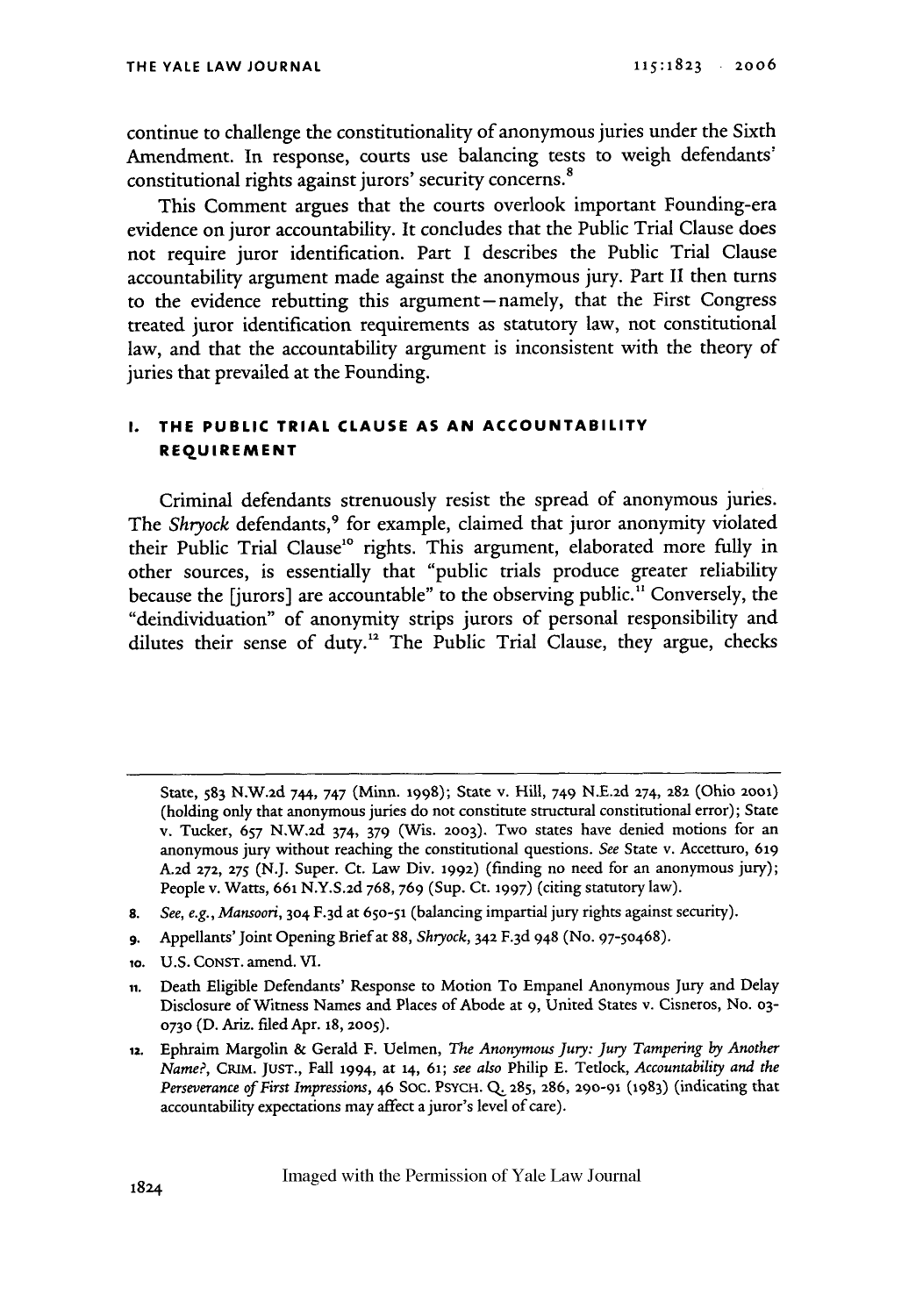misconduct by creating personal and reputational accountability for jury verdicts.<sup>13</sup>

Although not cited by the *Shryock* defendants, three historical facts support their claim. First, venirepersons in the Founding era were local, drawn from relatively intimate communities.<sup>14</sup> Because these individuals were often known (or at least identifiable) to onlookers, juror identification may have been an assumed characteristic of early trials. Second, the First Continental Congress expressly cited reputational accountability as a virtue of jury trials. In the *Leiter to the Inhabitants of Quebec,* the Continental Congress stated that jurors "cannot injure [a defendant], without injuring their own reputation[s]."<sup>5</sup> Third, Thomas Jefferson famously supported local juror accountability. In fact, if Jefferson had any reservation about reputational checks, it was because he thought them too weak.<sup>16</sup> Jefferson repeatedly petitioned for more concrete electoral checks on jurors.<sup>17</sup>

Several jurists and commentators have accepted the *Shryock* defendants' fundamental proposition, as a matter of both policy and history. As to the former, Justice Harlan commented in a concurrence that "the public-trial guarantee embodies a view of human nature, true as a general rule, that... jurors will perform their respective functions more responsibly in an open

**<sup>13.</sup>** *See* Marvin Zalman & Maurisa Gates, *Rethinking Venue in Light of the "Rodney King" Case: An Interest Analysis,* 41 *CLEV.* ST. L. REv. **215,** 238 **(1993)** ("'Understandably sensitive to community reputation,'" a local juror in a small town "may indeed feel a sense of personal responsibility... that a resident of an urban area... may not." (quoting Corona v. Superior Court, **loi** Cal. Rptr. 411,418 **(1972))).**

<sup>14.</sup> *See generally* AKHIL REED AMAR, THE **BILL** OF RIGHTS 88-93 (1998) (describing Founding-era jurors as provincials, accustomed to local ways and manners).

**<sup>15.</sup>** CONT'L CONG., LETTER TO THE INHABITANTS OF THE PROVINCE OF QUEBEC **(1774),** *reprinted in* **1 JOURNALS OF THE CONTINENTAL CONGRESS, 1774-1779,** at **105, 107** (Worthington Chauncey Ford ed., 1904). The *Letter* also refers to jury trials as a "full enquiry, face to face, in open Court, before as many of the people as chuse to attend." *Id.* But this language does not fairly implicate juror identification. Rather, "face to face" was a term of art in the late eighteenth century, referring to the requirement of face-to-face confrontation between accusing witnesses and the defendant. *See, e.g.,* MASS. CONST. art. XII; N.H. **CONST.** art. **XV.** For a discussion of "open courts" and public trials, see *infra* notes 36-38 and accompanying text.

*<sup>16.</sup> See* Enclosure in Letter from Thomas Jefferson to James Madison (Oct. **26, 1798),** *in* 2 THE REPUBLIC OF LETTERS: THE CORRESPONDENCE BETWEEN JEFFERSON AND MADISON 1776- 1826, at **1076, 1077** (James Morton Smith ed., 1995).

*<sup>17.</sup> See, e.g., id.;* Letter from Thomas Jefferson to John Taylor (Nov. 26, 1798), *in* **30** THE PAPERS OF THOMAS JEFFERSON 588, 589-90 (Barbara B. Oberg ed., **2003);** Letter from Thomas Jefferson to John Tyler (May **26, 181o),** *in* 12 **THE** WRITINGS OF **THOMAS JEFFERSON 391,** 393 (Andrew **A.** Lipscomb & Albert Ellery Bergh eds., **1905).**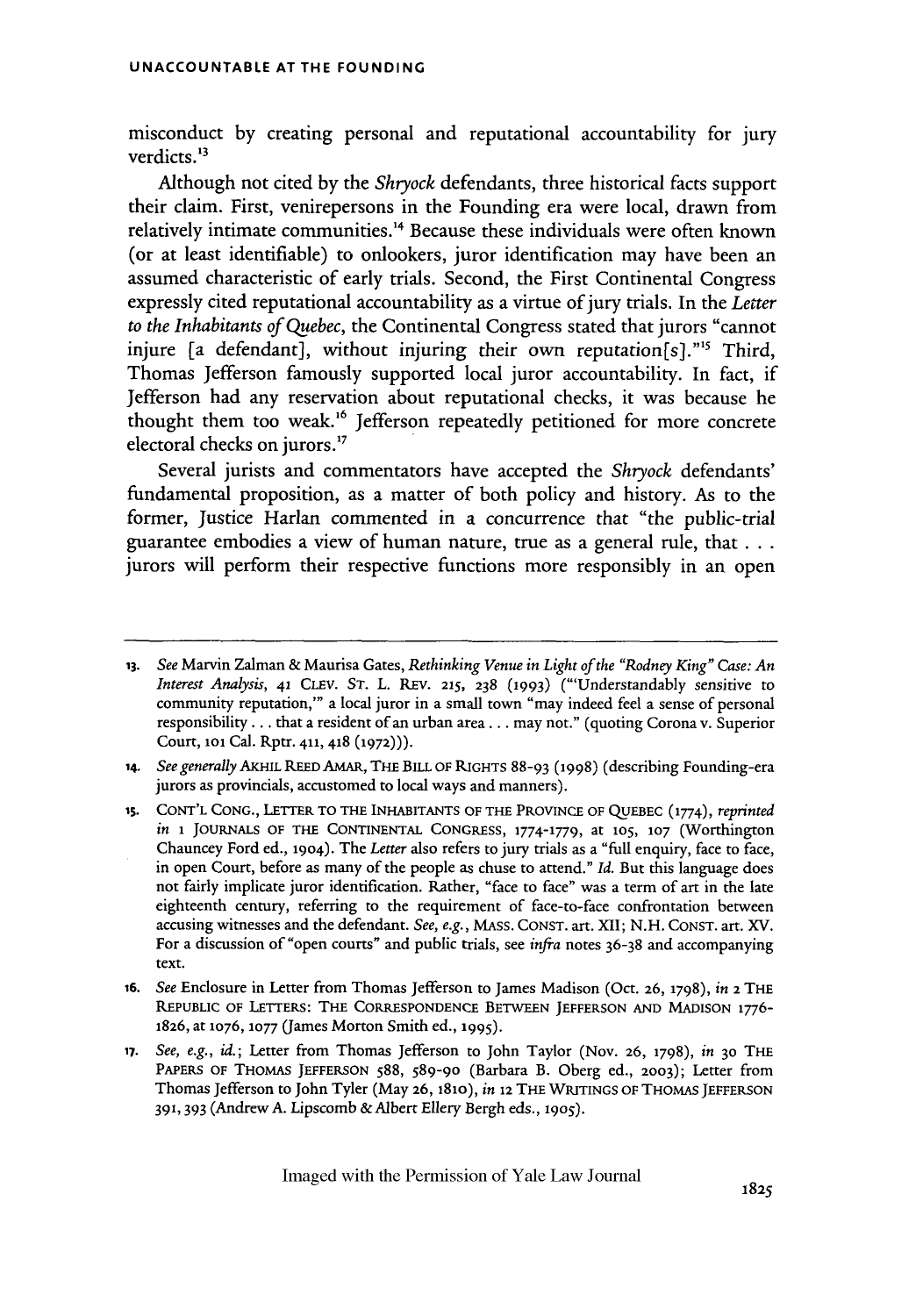court than in secret proceedings."<sup>18</sup> On the historical front, Professor Daniel Blinka has claimed that Founding-era jurors "risked damaging their own reputations" when they reached unpopular verdicts.<sup>19</sup> Together, their writings suggest that anonymous juries lack the reputational stakes essential to reliable trials.

### **II. FOUNDING-ERA EVIDENCE SUPPORTING THE CONSTITUTIONALITY OF ANONYMOUS JURIES**

The argument that the Public Trial Clause forbids anonymous juries is unpersuasive for three reasons. First, the First Congress rejected a constitutional provision that would have prohibited at least some anonymous juries. The earliest phrasing of the Sixth Amendment required criminal prosecutions to adhere to all the "accustomed requisites" of jury trials<sup>20</sup>  $-$  that is, the jury trial customs long followed in England and the colonies. When this phrase was proposed and rejected in  $1789$ ,<sup>21</sup> juror identification was an accustomed requisite of criminal trials at common law.<sup>22</sup> Further, English statutory law had expressly guaranteed limited juror identification rights for more than eighty years.<sup>23</sup> In this historical context, the accustomed requisites clause, had it survived, likely would have protected juror identification rights.

But in rejecting the clause, the First Congress suggested that juror identification is a nonconstitutional issue. As Justice White commented in a similar Sixth Amendment dispute, the elimination of the accustomed requisites clause

is concededly open to the explanation that "accustomed requisites" were thought to be already included in the concept of a "jury." But that explanation is no more plausible than the contrary one: that the

**i8.** Estes v. Texas, **381** U.S. **532, 588** (1965) (Harlan, **J.,** concurring).

**ig.** Daniel D. Blinka, *"This Germ of Rottedness": Federal Trials in the New Republic, 1789-1807,* **36 CREIGHTONL.** REV. **135, 139 (2003).**

*z0. See* **i** ANNALS OF **CONG.** *452* (Joseph Gales ed., 1834).

<sup>21.</sup> *See* THE COMPLETE BILL **OF** RIGHTS: **THE** DRAFTS, **DEBATES, SOURCES, AND** ORIGINS 393-95 (Neil H. Cogan ed., **1997)** (collecting drafts of the Sixth Amendment from the First Congress).

*<sup>22.</sup> See* WILLIAM **BLACKSTONE, 3 COMMENTARIES \*352-53,** \*355; 4 *id.* at \*344.

**<sup>23.</sup>** Treason Act **of** 17o8, 7 Ann., **C. 21,** S *ii* (Eng.) ("[W]hen any person is indicted for high treason, or misprision of treason, a list.., of the jury, mentioning the names, profession, and place of abode of the **...** jurors, [shall] be . **..** given **...** to the party indicted."). *See generally* **JOHN** H. LANGBEIN, THE ORIGINS **OF** ADVERSARY CRIMINAL TRIAL **103 (2003)** (giving reasons why the Framers were likely to be aware of English treason laws).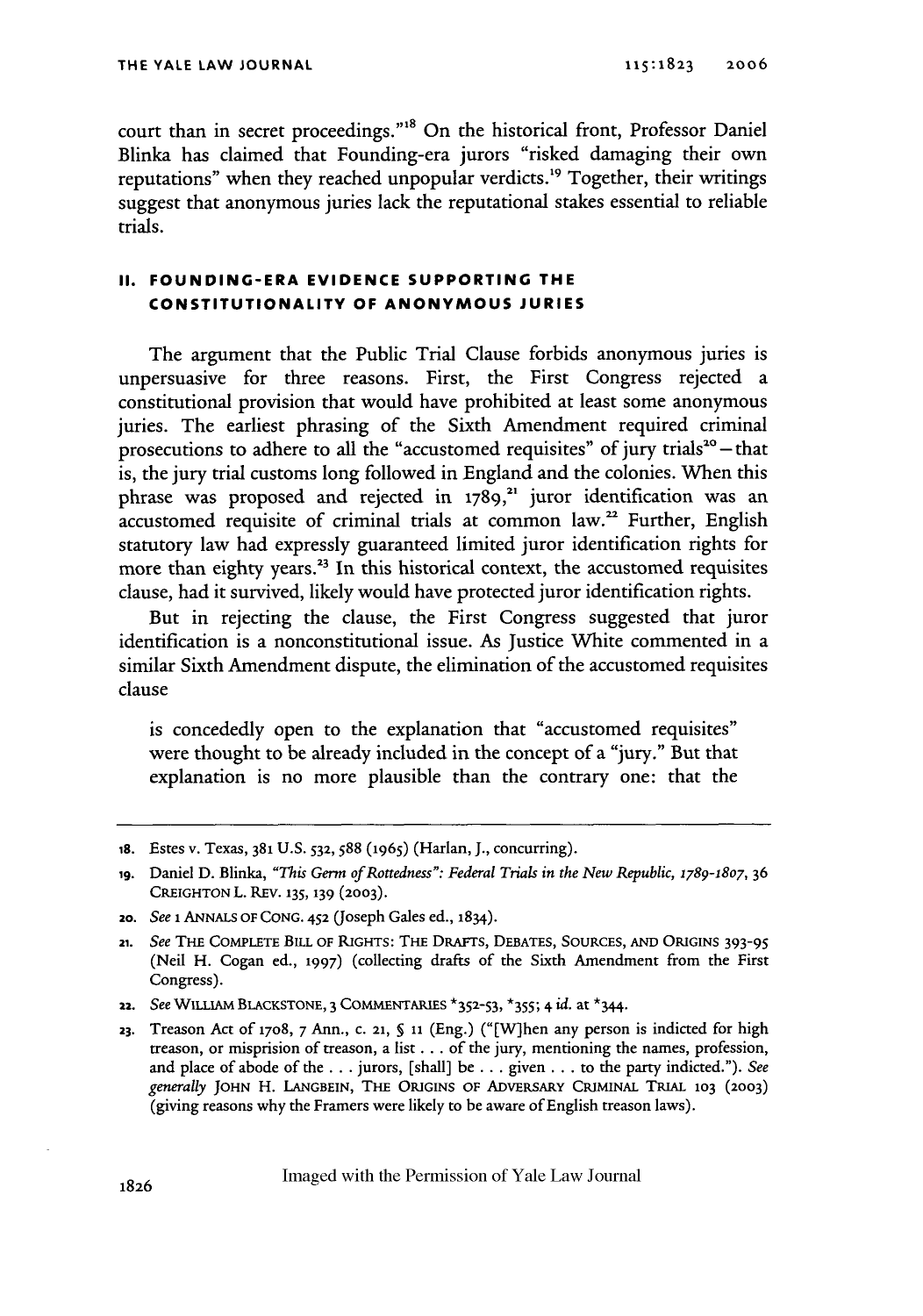deletion had some substantive effect. Indeed,... the latter explanation is, if anything, the more plausible **....** [W]here Congress wanted to leave no doubt that it was incorporating existing common-law features of the jury system, it knew how to use express language to that effect.'

Although it rejected a constitutional requirement, the First Congress adopted a statutory juror identification requirement. Borrowing phrases from its familiar English antecedent,<sup>25</sup> the First Crimes Act in 1790 guaranteed juror identification rights to discrete classes of criminal defendants.<sup>26</sup> That the First Congress bestowed jury identification rights through statute when it had refused to do so in the text of the Sixth Amendment provides strong evidence that the Amendment was not intended to guarantee those rights.

Second, early American policymakers rejected overt means of securing juror accountability, fearing a threat to juror autonomy. Jurors were a buffer on  $-$  not the servant of-popular passions. Justice Story, echoing other esteemed constitutional writers in the early Republic, summarized the operative theory:

The great object of a trial by jury in criminal cases is, to guard against a spirit of oppression and tyranny on the part of rulers, and against a spirit of violence and vindictiveness on the part of the people. Indeed, it is often more important to guard against the latter, than the former.<sup>27</sup>

This principled commitment to jury autonomy is evident throughout Founding-era trial procedure. Take, for starters, the process of choosing a venire: Random selection was the Founding-era norm.<sup>28</sup> The political

**28.** See **2** ALExIS **DE** TOCQUEVILLE, DEMOCRACY IN AMERICA **17** n.\* (Henry Reeve trans., London, Saunders & Otley, 3d ed. 1838) (1835). Even so, some juror selection processes were more

<sup>24.</sup> Williams v. Florida, 399 U.S. 78, 97 **(1970)** (White, J.) (considering whether the Constitution requires a twelve-person criminal jury); see also U.S. **CONST.** amend. VI (protecting expressly, not impliedly, the right to a local jury).

**<sup>25.</sup>** See Treason Act of 17o8, **§ ii.**

**<sup>26.</sup>** Act of Apr. **30, 1790,** ch. 9, **S 29,** 1 Stat. 112, 118 ("[Any person who shall be accused and indicted of treason, shall have... a list of the jury... mentioning the names and places of abode of such.., jurors, delivered unto him at least three entire days before he shall be tried for the same; and in other capital offences, shall have such copy of the indictment and list of the jury two entire days at least before the trial. . . **.").** The current version of this statute, codified at **18** U.S.C. **§** 3432 **(2000),** applies in all capital cases except those in which it "may jeopardize the life or safety of any person."

**<sup>27.</sup> 3 JOSEPH** STORY, **COMMENTARIES ON THE CONSTITUTION** OF THE **UNITED STATES** § 1774, at **653** (photo. reprint **1991)** (Boston, Hilliard, Gray & Co. 1833); see, e.g., **JOHN** TAYLOR, **AN INQUIRY INTO** THE **PRINCIPLES AND** POLICY **OF THE** GovERNMENT **OF THE UNITED STATES 209** (photo. reprint 1998) (1814) ("[W]e expect the independence of juries" from "kings, presidents, factions, and demagogues.... **.").**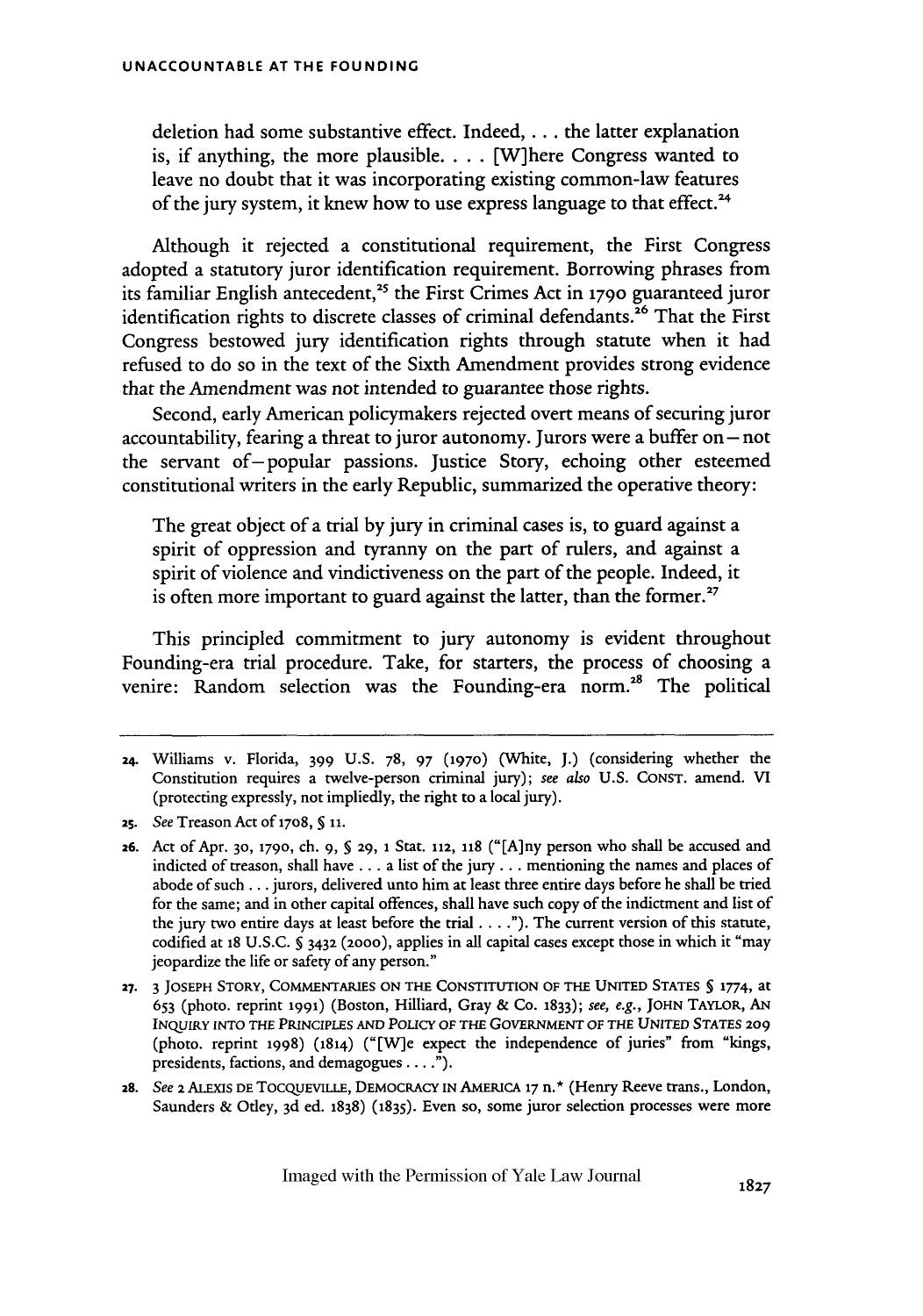consequences of this method are significant, as random selection insulated jurors from political pressures. Juries did **not -** at least formally **-** answer to the public at large, and they had little incentive to engage in demagoguery. Even after the empanelment process, jurors enjoyed marked independence. Juries had the right to deliberate in secret, without meddling eyes.<sup>29</sup> Juries decided questions of both law and fact,<sup>30</sup> controlling case outcomes with nearly absolute finality.<sup>31</sup> Moreover, jurors could announce decisions without fear of personal loss or liability, even if the judge had demanded a different verdict.<sup>32</sup> The early Republic minimized outside influences and constraints on jury deliberations and discretion.

Thus, in supporting juror accountability, Thomas Jefferson stood in sharp contrast to his peers. He derided randomly selected venirepersons as "accidental" juries,<sup>33</sup> repeatedly proposing juror elections as a method for increasing accountability. But Jefferson's ideas were "politically stillborn";<sup>34</sup> his petitions invariably failed to find the support of an electoral majority. Even close friends responded coolly, if politely, to Jefferson's recommendations.<sup>35</sup> In

random than others. *Compare* Act of Dec. **13, 1756,** *in* 18 THE COLONIAL RECORDS OF THE **STATE OF GEORGIA** 144, 145-47 (Allen D. Candler ed., **191o)** (selecting jurors by blindly drawing from a box containing the names of all qualified individuals), *with* Act of Oct, 11, 1744, *in* 9 THE PUBLIC RECORDS OF THE **COLONY OF** CONNECTICUT 45, 45-46 (Charles J. Hoadly ed., Hartford, Case, Lockwood & Brainard Co. 1876) (appointing panels of venirepersons annually, from which jurors were randomly selected).

- **29.** *See* Shaftesbury's Trial, (1681) 8 Howell's State Trials 759, **772** (K.B.) (Eng.) (acknowledging the jury's ancient right to secret deliberations). *But see* John H. Langbein, *The Criminal Trial Before the Lawyers,* 45 **U. CHI.** L. REv. **263,** 289-96 (1978) (describing how, without lawyers in the courtroom, a jury's right to secret deliberations could be jeopardized).
- **30.** Georgia v. Brailsford, 3 **U.S. (3** Dall.) **1,** 4 (1794) (Jay, C.J.).
- **31.** AHKJL REED AMAR, AMERICA'S CONSTITUTION: A BIOGRAPHY **235, 238 (2005)** (describing presumptive judicial deference to jury findings in the Founding era).
- **32.** *See* Bushell's Case, (1670) 124 Eng. Rep. ioo6 (K.B.) (establishing legal immunity for juror decisions). This immunity represented a dramatic shift in favor of juror autonomy. **3** BLACKSTONE, *supra* note **22,** at **\*4o3-o4;** 4 *id.* at \*354 (describing how, before the abandonment of writs of attaint, jurors supporting "false" verdicts were imprisoned, condemned to permanent infamy, and stripped of all property, while their homes were torn down and their wives and children cast outdoors).
- *33. See* Enclosure in Letter from Thomas Jefferson to James Madison, *supra* note **16,** at **1076.**
- 34. *See* Blinka, *supra* note **19,** at 18o (describing the failure of Jefferson's 1798 petition).
- *35. See, e.g.,* Letter from John Taylor to Thomas Jefferson (n.d.), *in* **30** THE PAPERS OF THOMAS **JEFFERSON,** *supra* note **17,** at 6ol, **602** ("The idea of reforming our jury... was deserted on account of the difficulties which presented themselves, and the opinion that congress would disregard it.").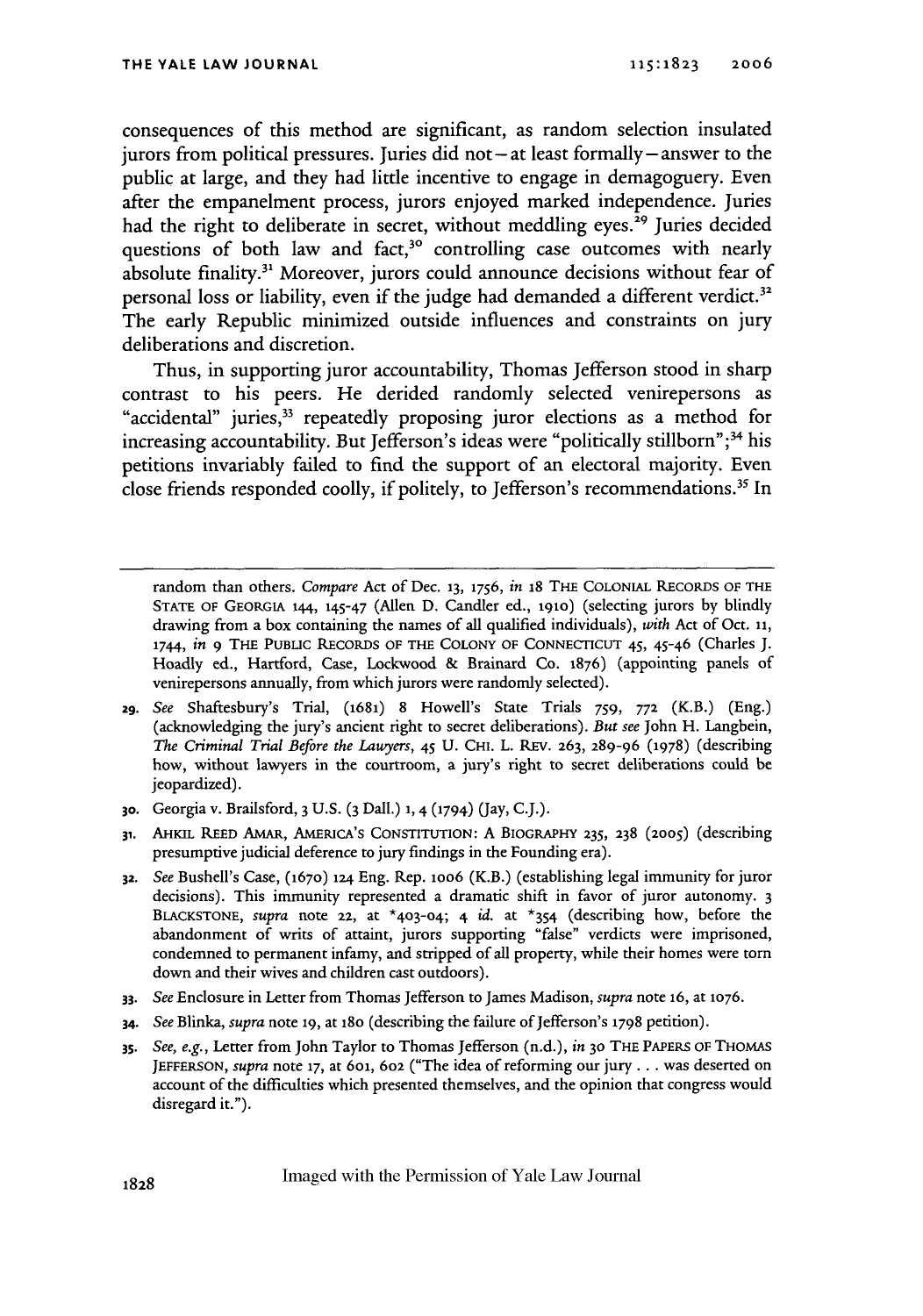consistendy declining Jeffersonian juror election schemes, early policymakers indicated ongoing satisfaction with the relative lack of juror accountability.

Third, most of the Founding figures did not endorse even reputational checks on jury discretion. Although it would have been logically consistent to accept reputational accountability while rejecting more overt checks, this does not appear to have been their method. At the Founding, there were reputational accountability arguments, and there were arguments in favor of local jurors-but these two ideas were separate and distinct. Today's criminal defense bar anachronistically conflates these two arguments, asserting that local jurors in the Founding era were seen as more reliable because they were known and reputationally accountable for their actions.

To be sure, Founding-era literature<sup>36</sup> on the Public Trial Clause discusses reputational accountability extensively. But the literature contemplates reputational checks on judges and witnesses **-** not on jurors. Publius, William Blackstone, and Matthew Hale, among others, agreed that public observation incentivized judges to behave properly: "[I]f the judge be partial, his partiality and injustice will be evident to all by-standers."37 Blackstone and Hale further agreed that witnesses would be less apt to lie in public settings: "[A] witness may frequently depose that in private, which he will [b]e ashamed to testify in a public and solemn tribunal" in the "presence of all mankind."<sup>38</sup> But as for the public reputations of jurors, the original Public Trial Clause literature is silent.

Meanwhile, the Founding-era literature supports local jurors, but for nonreputational reasons. Local juries "were supposed to have **..** a prior and a perfect knowledge **...** of the characters of the parties themselves, as *of* the witnesses."39 Local juries were further known to have "private knowledge of [the] facts," which they were to consider in addition to any evidence presented at trial.<sup>4 $\degree$ </sup> The jurors were valued for their familiarity with the locale – not for the locale's familiarity with the jurors.

The "stranger jury" debate illustrates this distinction well. When submitted to the states for ratification in 1787, the Constitution guaranteed only that a

- **39.** HALE, *supra* note **37,** at 338 n.B; *see also* 3 STORY, *supra* note **27, § 1775.**
- **40.** 3 BLACKSTONE, *supra* note 22, at \*374.

**<sup>36.</sup>** *Cf.* JACK N. RAKOVE, ORIGINAL MEANINGS: POLITICS AND IDEAS IN THE MAKING OF THE CONSTITUTION **11-22 (1997)** (discussing the primary sources of the Founding era).

<sup>37.</sup> MATTHEw HALE, THE HISTORY OF THE COMMON LAw OF ENGLAND 344 (London, Butterworth, 6th ed. **1820);** *see also* 3 BLACKSTONE, *supra* note **22,** at **\*372;** THE FEDERALIST No. 83 (Alexander Hamilton) ("The temptations to prostitution, which the judges might have to surmount, must certainly be much fewer while the co-operation of a jury is necessary **... ").**

**<sup>38.</sup>** 3 BLACKSTONE, *supra* note 22, at \*373; *see also HALE, supra* note 37, at 345.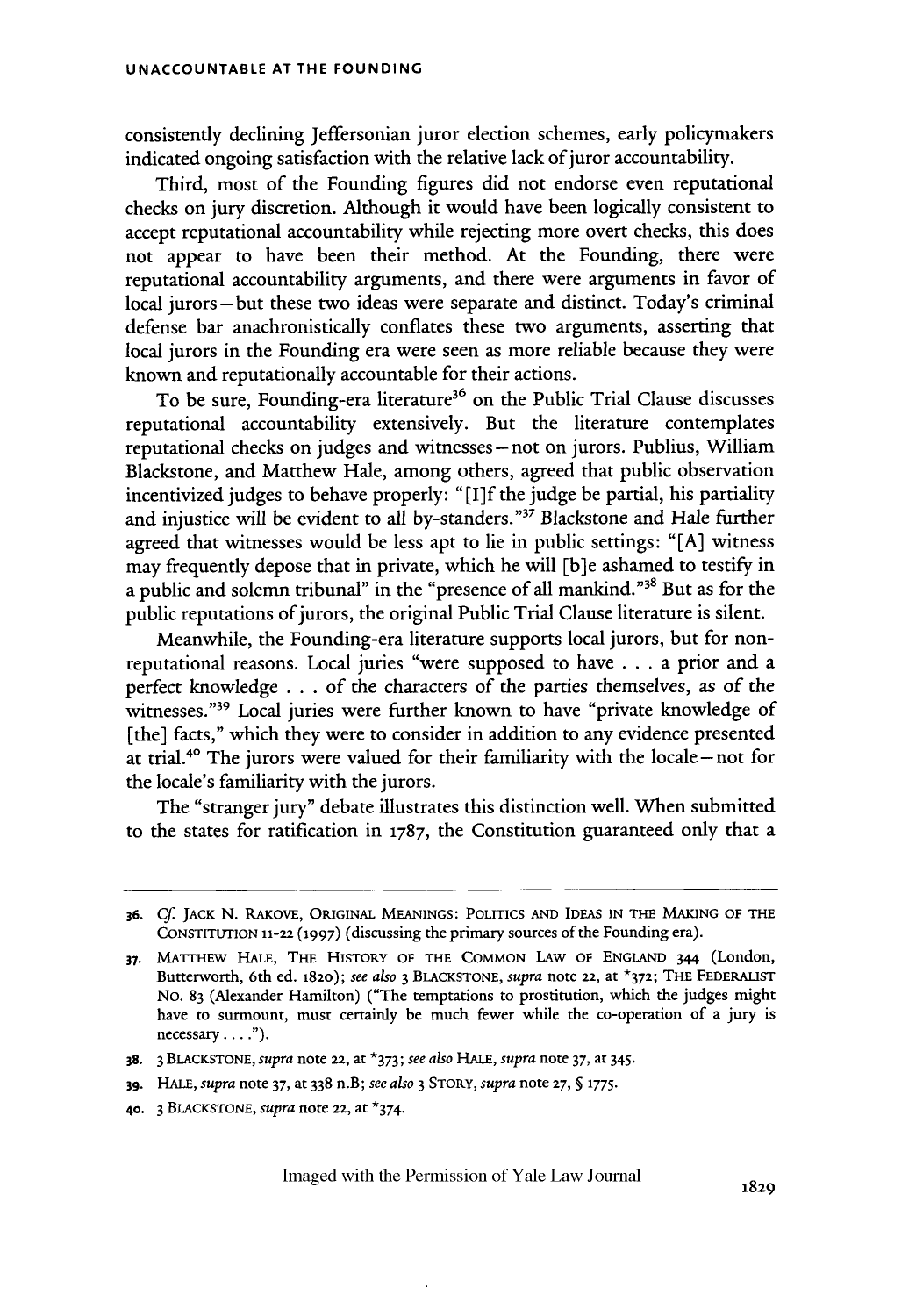jury trial would be "held in the State where . . . the [alleged] Crimes shall have been committed."4' Some delegates in various state ratification conventions were concerned about the prospect of "jur[ies] of strangers" from far-off parts of the state.42 These delegates focused on two criticisms: Stranger juries were unfamiliar with the trustworthiness of the defendant and the witnesses, and stranger juries were unacquainted with the facts of the crime.<sup>43</sup> (Other delegates actively supported stranger juries because of their impartiality<sup>44</sup> $-$ a perspective that appears to have won out over time.)

This stranger jury debate is significant not so much for what the participants said, but for what they failed to say. None of the delegates suggested that local jurors were more reliable or conscientious because they were reputationally accountable in the community. Instead, the delegates made the traditional arguments found in the contemporaneous literature; they discussed knowledgeable jurors, but not a community knowledgeable about an individual's behavior inside the jury box. If reputational accountability for jurors had been a commonly accepted principle at the Founding, one would expect at least one delegate to have articulated an argument on its behalf. But nobody did.

The most plausible explanation is that support for reputational checks on jurors was anomalous and unorthodox. Although the First Continental

*43. See* 3 ELLIOT's DEBATES, *supra* note 42, at 547 (recording Edmund Pendleton's observation at the Virginia ratification convention that the latter was more faithful to the traditional vicinage rationale). Thomas Tredwell of New York noted a third problem with stranger juries that, although not supporting an objection to juror anonymity under the Public Trial Clause, might support an objection under the Impartial Jury Clause of the Sixth Amendment. Tredwell claimed defendants could not use their preemptory challenges effectively because strangers' biases would be unknown. 2 *id.* at **400.** If the criminal defense bar uses Tredwell's statements to advance an argument under the Impartial Jury Clause, it will likely face two counterarguments. First, several Founding figures believed stranger venires would yield more impartial juries, not fewer impartial juries. *See infra* note 44 and accompanying text. Second, Tredwell could not foresee modem juror questionnaires and voir dire procedures, which help ensure Impartial Jury Clause compliance.

**<sup>41.</sup>** U.S. CONST. art. III, **§** 2, **cl. 3.**

**<sup>42.</sup>** *See* **2** THE DEBATES IN THE SEVERAL **STATE** CONVENTIONS ON THE ADOPTION OF THE FEDERAL CONSTITUTION **109-10,** 400, **517** (Jonathan Elliot ed., 1836) [hereinafter ELLIOT'S DEBATES]; 3 *id.* at 447, 547, 578-79; 4 *id.* at **295;** *see, e.g.,* Letter from Agrippa, MAss. GAZETrE, Dec. **ii,** *1787, reprinted in* 4 THE CoMPLETE ANTI-FEDERALIST *77,* 78-79 (Herbert **J.** Storing ed., 1981). These concerns were not unfounded. *See* Blinka, *supra* note **19,** at 169-70 (describing how a majority of jurors in some early federal trials were summoned from relatively distant places).

*<sup>44.</sup> See, e.g.,* **2** ELLIOT'S DEBATES, *supra* note **42,** at **112-13;** 4 *id.* at **15o;** *see also* Letter from the Federal Farmer, Oct. **12, 1787,** *reprinted in* **2** THE COMPLETE ANTI-FEDERALIST, *supra* note 42, at 245, 249.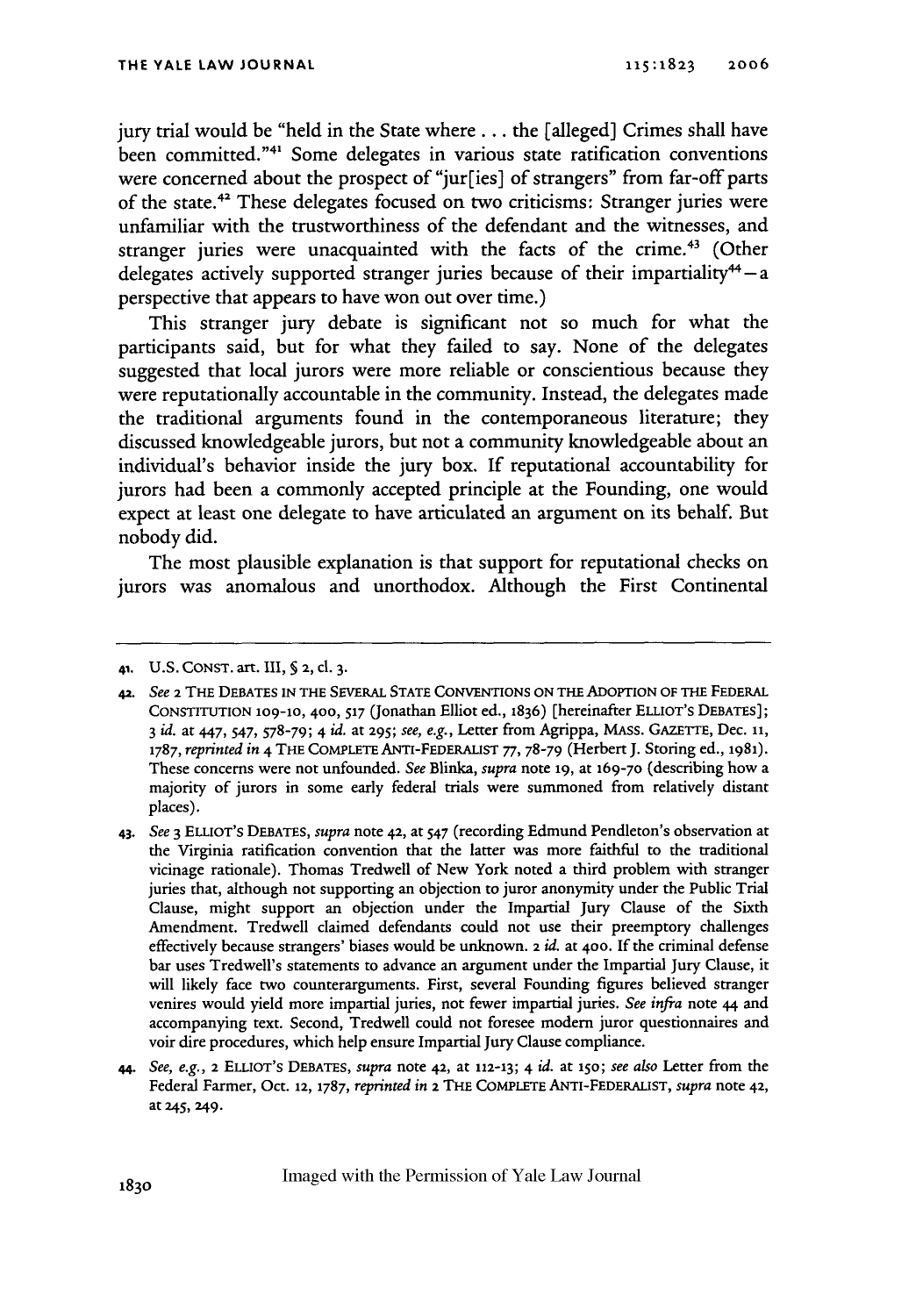Congress's *Letter* expressly cites jurors' reputational incentives, the *Letter* appears to be the only reference to jurors' reputational accountability within a voluminous early literature on juries. Its singularity stands in telling contrast to the contemporaneous literature's chorus on judicial and witness accountability.

#### **CONCLUSION**

Anonymous juries are a powerful but controversial prophylactic against jury tampering. As seen in *Shryock,* criminal defendants emphatically resist juror anonymity. They claim, in part, that the Public Trial Clause requires reputational accountability for jurors.

But to the historian, a different reading of that Clause seems more defensible. After empanelling twelve unbiased citizens - a microcosm of We the People<sup>45</sup> – most Founding figures felt little need to hold juries accountable.<sup>46</sup> Juries were not an institution in need of oversight or direction. Disinterested jurors were themselves the checking mechanism, serving as both a buffer to public passions and a populist restraint on judicial tyranny.

Founding-era juries were, in a word, trusted. The Public Trial Clause contemplates popular supervision of judges and witnesses. But jurors need not be reputationally accountable.<sup>47</sup>

KORY **A. LANGHOFER**

<sup>45.</sup> *See* TAYLOR, *supra* note **27,** at **208-11** (conceptualizing the jury as Article III's populist lower house, counterbalancing aristocratic professional judges in the upper house).

**<sup>46.</sup>** Or in the memorable words of an Anti-Federalist describing the trustworthiness of juries: "[An] impartial [juror] . . . would . **..** as soon do you right as wrong .... " Essay by a Farmer, MD. GAZETTE, Mar. **21, 1788,** *reprinted in* 5 **THE** COMPLETE ANTI-FEDERALIST, *supra* note **42,** at 36, **39.**

**<sup>47.</sup>** Osborn Maledon, a Phoenix law firm, generously and graciously sponsored the bulk of my historical research. For their support, I am grateful.